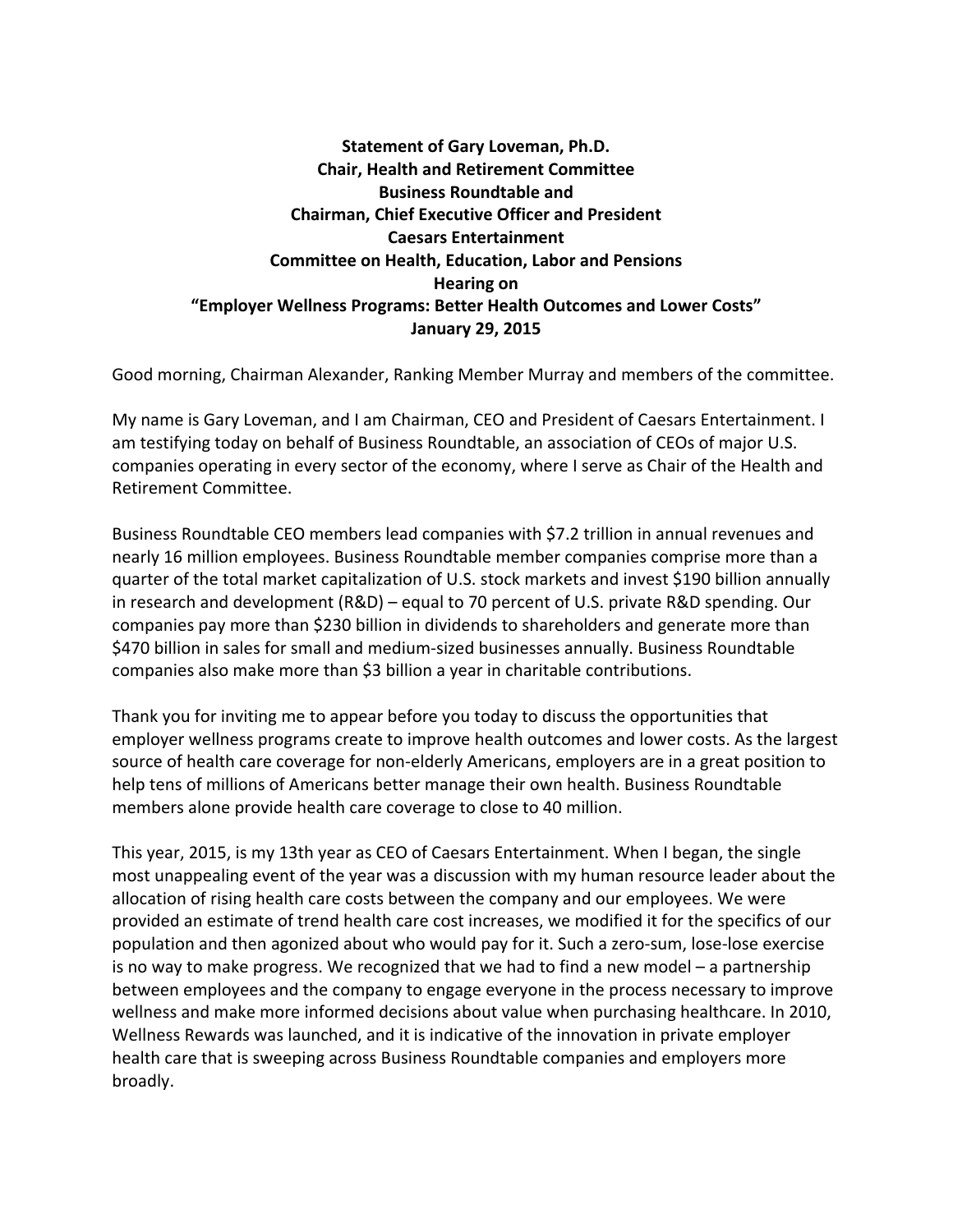Employer-sponsored wellness programs are an ensemble of information, support and incentives designed to help participants improve their health and receive greater value. In return for participation, employers provide better and more affordable care. Wellness programs are ideally suited to address the emergent epidemic in chronic diseases, which exact a terrible toll on people's lives, but are among the most easily preventable and manageable of conditions.

Given the opportunity to lessen or eliminate chronic disease through wellness and prevention programs, it makes sense that the providers of health insurance – from Medicaid to private sector employers – should offer incentives for people to participate in these programs. That is why there was bipartisan support for expanding opportunities for employers to offer incentivebased wellness programs in the *Affordable Care Act* and why Business Roundtable also supports that provision in the law.

To continue to be successful, employer wellness programs must evolve from engagement to the encouragement of goal achievement. Programs must include and integrate diagnostics, actions and outcomes. To comply with the law, incentive-based wellness programs must offer well-designed programs so that employees can achieve the goals they set. Programs must offer reasonable alternatives for employees who cannot participate for medical reasons, and they must ensure that strong privacy protections are in place.

The focus on wellness underscores the evolution underway in the U.S. health care system. In the traditional health care system, patients engaged when they needed surgery, hospitalization or other forms of more invasive treatment. The more modern approach includes giving people the tools and information they need to understand their own health care needs. This approach, also, by its very nature of seeking to lessen the need for more invasive forms of care, is one of the most effective ways to control health care costs.

Employers are engaging with employees and their families as part of the ongoing efforts of companies to drive innovations in health care and in the delivery of benefits. Wellness programs are integrated with the full suite of corporate health and safety initiatives. From innovative health plan design to creating a corporate culture dedicated to healthy living – companies are dedicating themselves to improving the health and wellbeing of what my fellow Business Roundtable CEOs and I almost always cite as our companies' greatest asset, our people.

Employers understand the importance of having a qualified, productive and engaged workforce. For example, at Caesars Entertainment, we emphasize the health of our 65,000 employees as part of our broader approach to employee engagement and customer loyalty. Our goal is to change from being a passive benefits program to an active partner between our company and our employees. We see wellness programs as a key component of that relationship.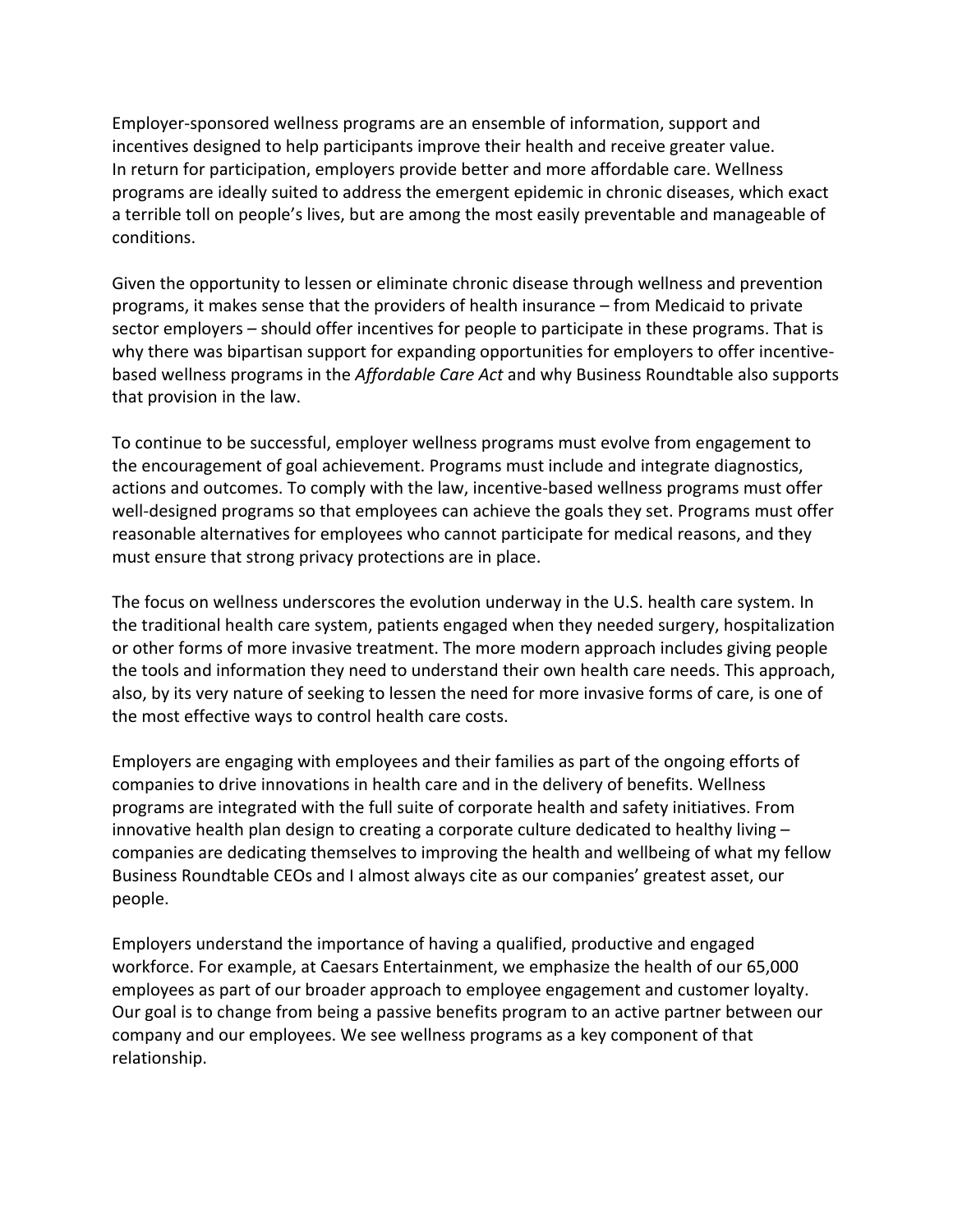Wellness programs provide the opportunity for employers to create value for employees by helping them access the information and support they need to get and stay well. The programs are designed to empower employees with information about their health and to help employees get the right health care services at the right time. Many companies offer a range of services from health assessments and biometric screenings to direct services to help reduce health risk factors. Many also offer tools that help workers better understand their health, and employers offer customized interventions, disease management programs and strategies for adopting lifestyle changes to reduce an individual's health risks.

Over the last 10 years, we at Caesars have been driven by our "handshake for health" with our employees, their spouses and dependents. With our wellness program at its core, we've provided a comprehensive suite of services to help employees manage their health.

Since 2010, our wellness program has focused on incentivizing our employees to get biometric screening, complete their annual physicals and engage onsite resources to manage their own health.

The potential in these programs is most evident in the stories from our employees:

- An employee in Joliet came to one of our WellNurses with questions and describing symptoms. The nurse recommended that she see an ophthalmologist as soon as possible. She did, and, as a result, received an official early diagnosis of glaucoma and is undergoing treatment.
- After a biometric screening, the wife of an employee in Ak-Chin discovered that her sugar level was over 500. The WellNurse reviewing the biometrics sent her immediately to a doctor. She is now effectively managing her diabetes and her husband credits the nurse with saving his wife's life.
- In Atlantic City, a WellNurse met an employee whose systolic blood pressure registered 250 at an onsite biometric screening event. The employee was sent to the emergency room where he immediately underwent double bypass surgery. Now back at work and feeling well, the employee credits the screening with saving his life.

The anchor of these programs is the independently operated onsite clinics and health coaches that can help employees reach their goals. We currently offer five full-service clinics, six miniclinics and 28 health coaches across the country.

While these integrated solutions are critical in helping improve health outcomes and lower costs, we also couple them with tools to help employees have the information they need to make informed health care decisions. This consumer-centric approach includes a health care cost transparency tool, where our employees have already performed over 130,000 searches to help them shop for health care services. We continue to evolve our program, and this year we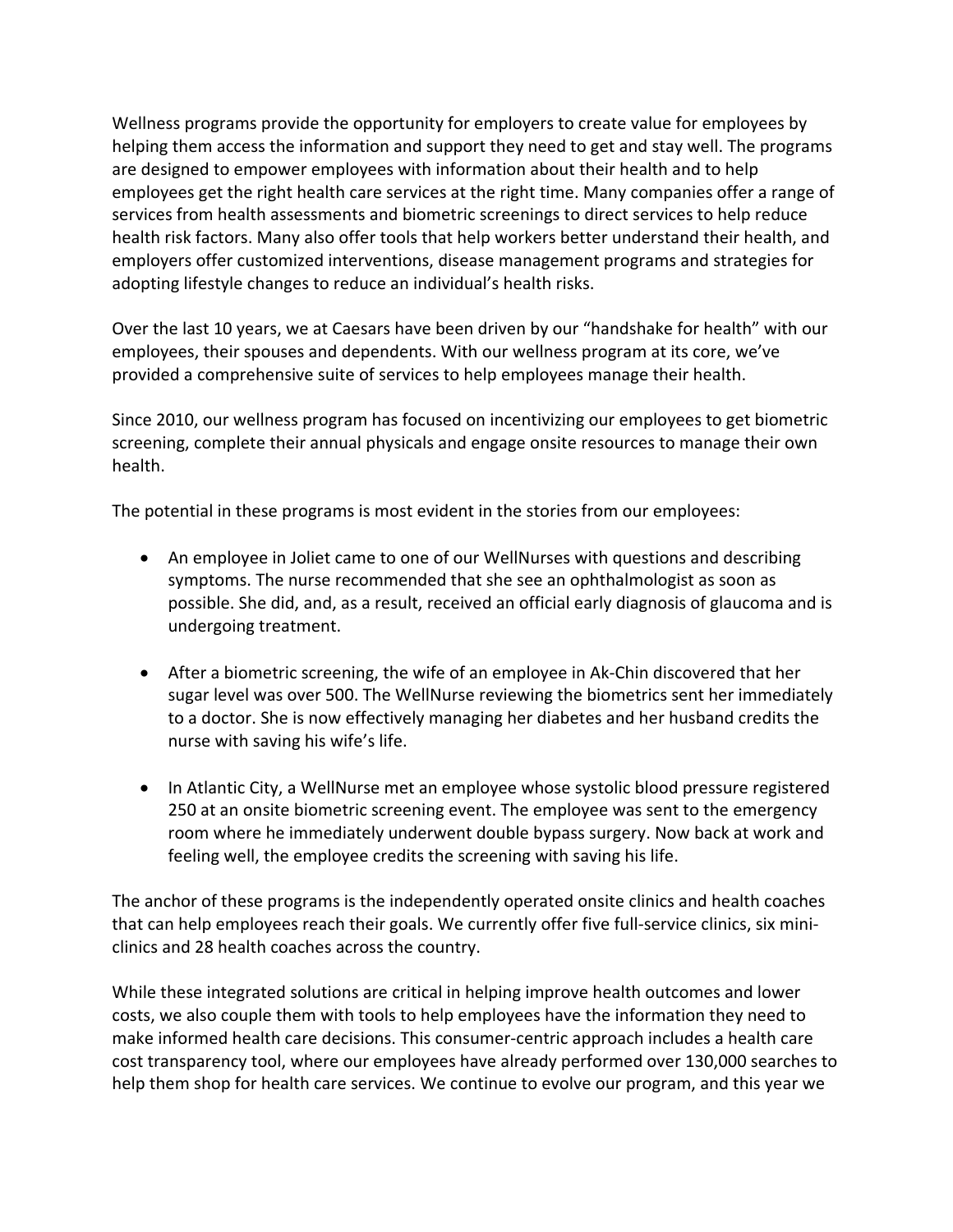will offer expert second opinions to allow those members with a complex diagnosis an opportunity to have their case and treatment plan reviewed by an expert physician in that field.

Together, these solutions have helped our employees decrease their health risk factors, reduce the number of chronic conditions, increase disease compliance and spend less time in the hospital.

In addition to our work on wellness at Caesars Entertainment, I would like to highlight a few of the programs at Business Roundtable member companies:

- Exelis Inc. launched a wellness program in 2012, which provides employees and their families with a variety of opportunities to learn about their current health statuses and take action to maintain or improve their health. Some of the results to date include, 43 percent of incentive-eligible members completing all activities to earn their full incentives, an increase in the percentage of participants who engaged in the recommended level of physical activity and modest improvements in some clinical indicators, including a nearly 5 percent increase in the number of individuals whose cholesterol and glucose levels are in the healthy range.
- In 2010, McKesson Corporation implemented a comprehensive wellness program through its partner vendor, Vitality. This program includes requirements for employees and spouses to complete a health assessment, biometric screening and certain other wellness activities to earn an incentive that reduces employees' contributions toward health care coverage. Among the results so far, in 2011, 83 percent of McKesson's eligible population had a "vitality age" (the measure of lifestyle and biometric risks of a population) that was greater than their chronological age. In 2013, results improved to 77 percent.
- Rockwell Automation, Inc. believes that rewarding outcomes is the best way to achieve better outcomes. In 2010, the company increased its focus on promoting healthy lifestyles by introducing "Live Healthy" programs designed to reward not just health improvement, but health achievement. Today 88 percent of employees meet three or more healthy targets, resulting in a cumulative risk reduction of 9.5 percent over the past four years. The company says that its continued commitment to finding innovative solutions to balance costs and improve the health of its employees makes them a healthier company overall.

A full compendium of the programs designed to drive innovations in employer health care at Business Roundtable companies can be found in our report, *[Driving Innovation in the Health](http://businessroundtable.org/health-care-innovation)  [Care Marketplace: A CEO Report](http://businessroundtable.org/health-care-innovation)*.

The sum of these efforts is a workforce empowered with the information they need to take control of their health and the tools to do so.